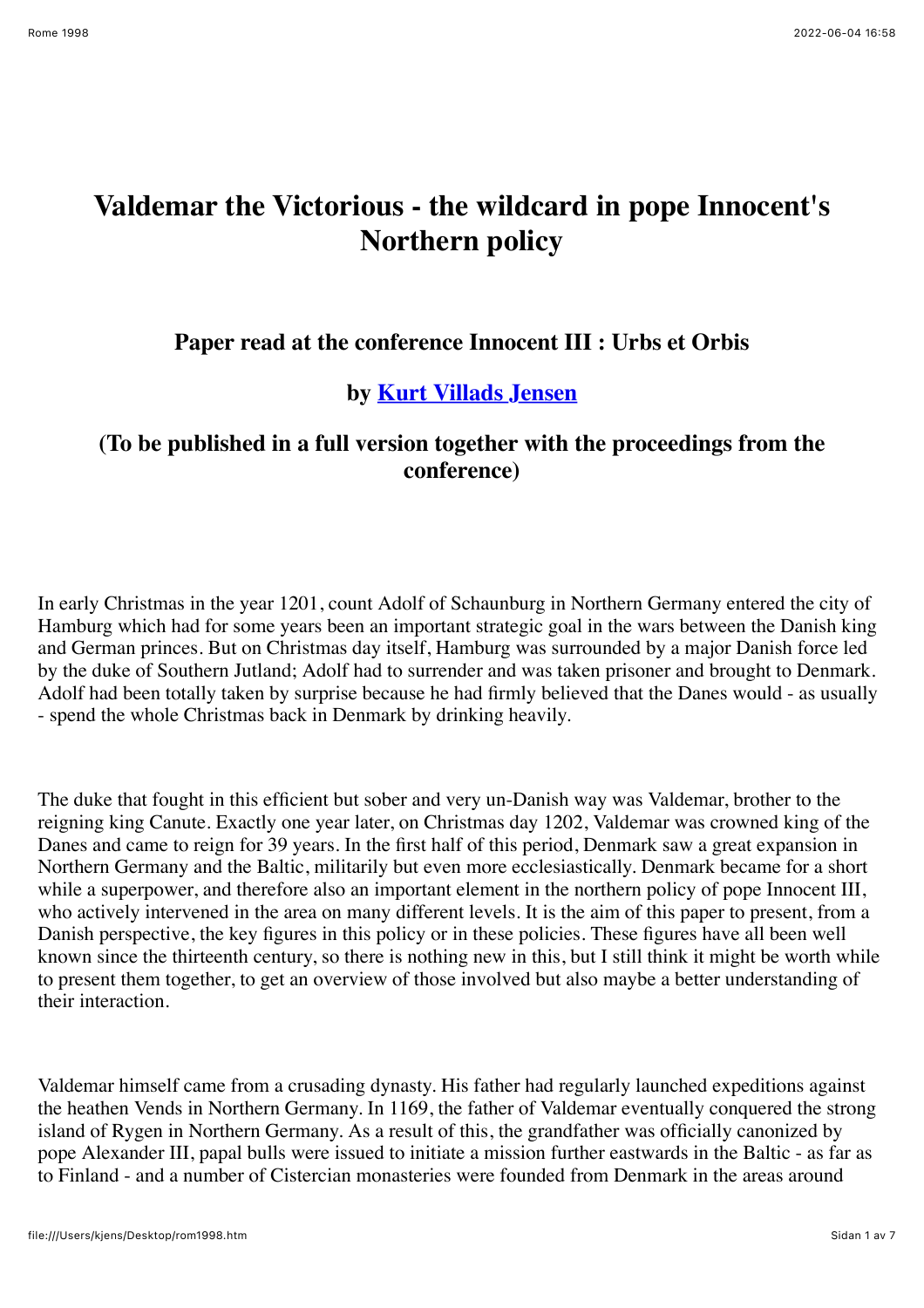Rygen. This missionary policy was continued by Valdemar's brother, Canute, who reigned from 1182- 1202, and who also continued the royal selfrepresentation - on coins and seals - as a crusade king. So Valdemar was brought up in a crusading tradition, and he obviously felt himself to be bound to this tradition which rendered him an important king to pope Innocent. The general impression in the years from 1202 till the death of pope Innocent is one of cooperation between pope and king and also one of a general papal support of king Valdemar.

One explanation for this is the mediating figure of the Danish archbishop Andrew Sunesen - archbishop of Lund. Andrew Sunesen was closely connected to the king, he was an unwavering supporter of the royal policy, he was very active in the Baltic mission both on his own initiative and by papal concessions. Andrew Sunesen was also in totally consonance with pope Innocent as regarded ecclesiastical policy in general and specifically as regarded papal supremacy, as professor Torben Nielsen has shown in a number of studies. It is even most likely that Andrew Sunesen and pope Innocent knew each other personally from Innocent's early years of study although it is not possible to point to any exact time and place for such an acquaintance. So Valdemar was through archbishop Andrew Sunesen connected to a larger network with pope Innocent in the centre which facilitated communication and the solving of matters of political delicacy. I shall turn now to some examples of this.

When Valdemar inherited the throne, he also inherited two problems in which pope Innocent was already deeply involved. One concerned Valdemars's sister, Ingeborg, who had been married to the French king Phillip August in 1193, but was repudiated the morning after the wedding and was then held almost as prisoner far away from her husband for years. Phillip August demanded a divorce on the claim that the couple was to closely related, and he installed himself with a new wife, Agnes, who bore him two children and then died.

Innocent had, immediately after his ascension to the papal throne, written to Phillip August and demanded that he send away Agnes and resumed the marriage with Ingeborg. In August 1198 and again in October 1199, he repeated his letter and also threatened to put France under interdict; this he actually did in the spring 1200. That, at last, made Phillip August move and made him promise in September October 1200 to send Agnes away and to participate in a formal legal process about the marriage, whenever Ingeborg's brother king Canute had finished his wars in Northern Germany and could also take part in the process. Danish lawyers were send to France, but then Phillip August protested against the papal legates to judge in the case and claimed that they favoured the Danish party. And then Phillip August brought a new element into the case: He claimed now, almost ten years after the wedding, that Ingeborg was a witch and had cast a spell upon him on the wedding night so that he had not been able to consummate the marriage. This is as far as that case had gone when Valdemar succeeded Canute as king.

The second problem that Valdemar inherited, concerned the Danish bishop of Schleswig, who was also named Valdemar. He was a grand cousin of king Valdemar and thus belonging to one of the competing lines of the Danish royal dynasty. In 1193, this bishop Valdemar had been elected archbishop of Bremen by the chapter there. Instead of entering his archbishopric, he went to Norway and Sweden to gain support to invade Denmark with the open intent of making himself king. Had he succeeded, he would have been a very rare example of a true Melchizedek, a priest and a king in one person; but the bishop lost a battle and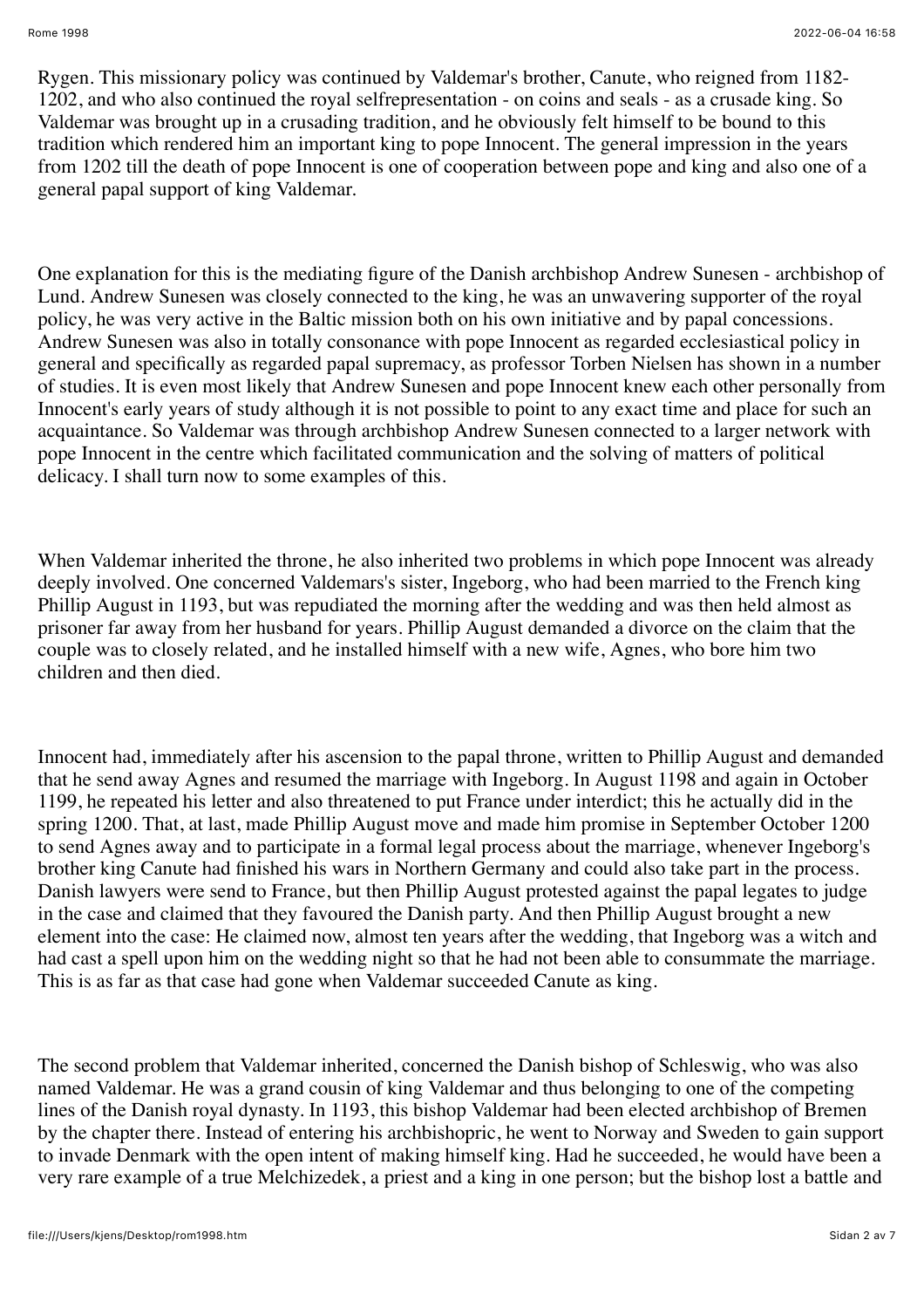was caught by the Danish king and brought in prison in Denmark. Bishop Valdemar was, because of his royal descent and because of his support in Norway, Sweden and Northern Germany, a serious political threat to the Danish king; but the imprisonment of a bishop and an elected archbishop was at the same time an intolerable thing to the pope and especially to pope Innocent. He had written to king Canute and demanded him to release bishop Valdemar, and when king Valdemar was crowned in Christmas 1202, Innocent wrote to him the next year and repeated this demand.

The bishop had then been in prison for ten years, queen Ingeborg had been neglected and ill treated by Phillip August for ten years. Besides this, Valdemar became king in a year, when two different persons claimed to be king of the Germans, Otto of the Welsh family and Phillip of Hohenstaufen. And also, Valdemar became king in the year, when the missionary and military order of the Sword Brothers was founded by Albert of Riga, as Elly Truitt talked about on the session here on Friday afternoon. Albert worked in co-operation - or maybe in competition - with the Danish archbishop Andrew Sunesen. The question is then, what did Innocent actually do to manoeuvre around and influence all these problems and persons? And the answer is, that he began to link them together.

Immediately after the coronation of her brother, Ingeborg wrote to Innocent. In this moving letter, she described the prison she had been kept in, without enough food, without medical care, without a bath, without any confessor, without access to hear the word of God, and without proper evening dresses fitting for a queen. This was really not true, professor John Baldwin told me a couple of days ago; account books from the French king show that he actually spend more money on Ingeborg and her dresses than on Agnes, but the complaints of Ingeborg worked. The response of Innocent was a harsh letter to king Phillip August written in the summer 1203, in which the king is addressed neither as special friend nor as most Christian king, such as he used to be in Innocentian letters, as John Baldwin told in his opening lecture on Thursday [thirsday] morning. Instead, the king learns that the created must fear the Creator and not offense the divine majesty, and that Phillip August must now turn towards God. But Innocent also decided, maybe in the same summer, to use the case of Ingeborg to solve the problem with the imprisonment of the Danish bishop Valdemar and to attach the Danish king closer to the popes imperial policy. This led to a series of papal letters in December 1203.

The first letter, from 5. December, concerns the bishop, and Innocent opens with the words Utinam non fuisset homo ille, videlicet Waldemarus Slewsvicensis episcopus qui postposita pontificalis officii gravitate, ut in se regnum sacerdotio couniret ...; "I wish that this man had never been, this Valdemar bishop of Schleswig, who left behind him the burden of the episcopal duty in an attempt to unite in himself regnum and sacerdotium". Innocent continued that it had been easier to bear, had the bishop perished by his own sword when he drew the material sword, so that he had not stained the king's hands by being caught by them. But Innocent then twisted the argumentation around: God had not allowed the rebellion of the bishop to succeed, the kingdom was now quiet and in peace, so the king ought now to show his gratitude towards the Lord by releasing the bishop, so that no other ruler should refer to the example of Valdemar and use it as an excuse to imprison a bishop. Innocent suggested that the bishop be excommunicated and safely guarded sent to Rome.

As part of this plan, we must understand it, a new letter was send to Phillip August only four days later, 9.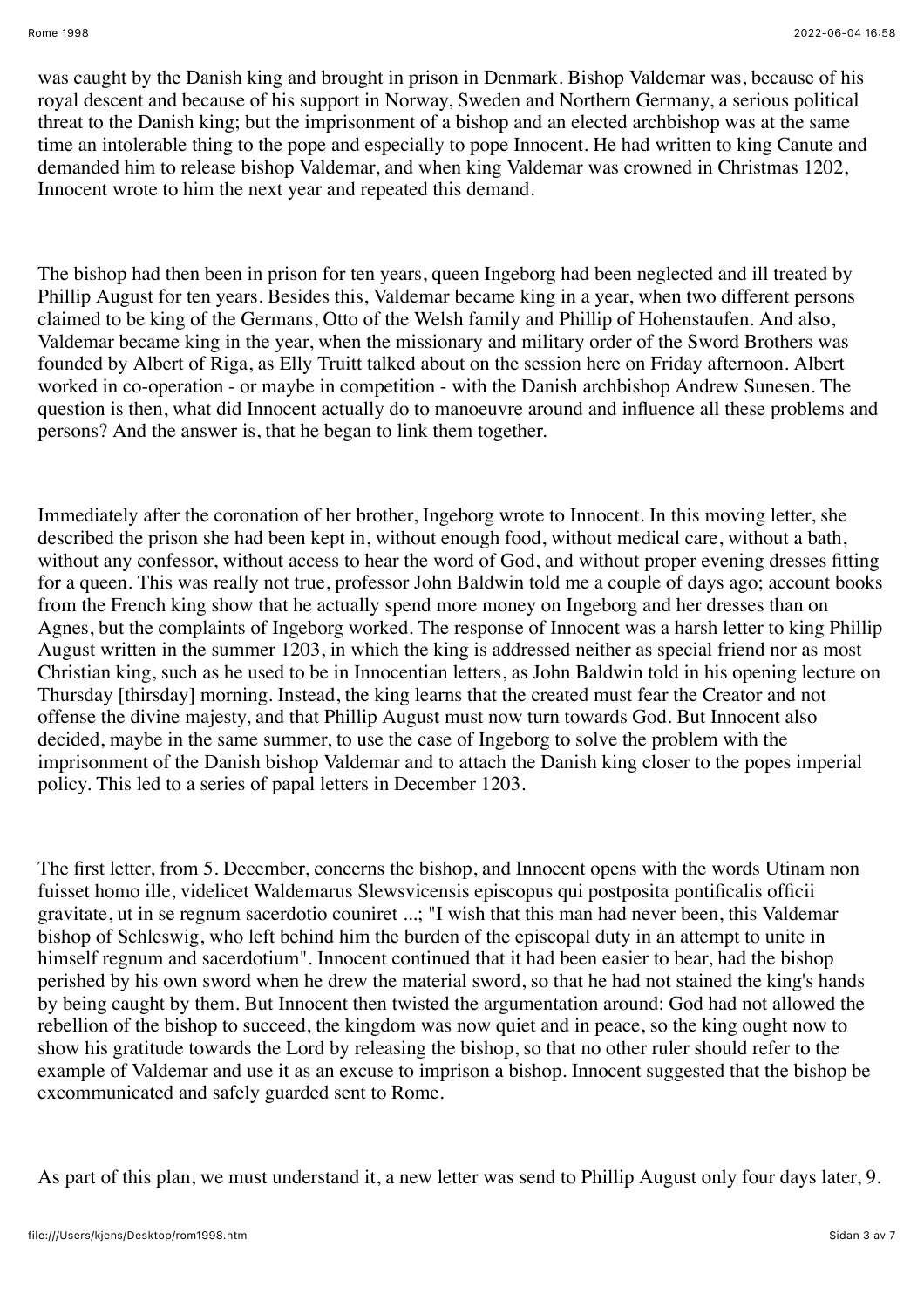December. Innocent repeated his admonitions to the king and again urged him to treat Ingeborg with marital affection, and he described the miserable life of the queen whose face is watered by rivers of tears, and whom he compared to a lonely sparrow and to a tugurium in cucumerario, to an isolated little cottage in a cucumber field [Isaiah 1,8].

A third letter was send to king Valdemar three days later, 12. December. It is short and direct: Innocent wanted king Valdemar to support king Otto of Germany, so that he by the help of Valdemar could become emperor. And six days later, 18. December, pope Innocent confirmed an agreement and some letters exchanged between king Valdemar and Otto, which we know nothing about except from this confirmation.

Between these four letters were edited three others from pope Innocent to the Danish archbishop Andrew Sunesen, on 10. and 17. December 1203, concerning the extent of ecclesiastical jurisdiction.

It took some time before this multifaceted initiative of pope Innocent's produced a result, and we do not know what negotiations and what discussions have furthered the case, but there must have been some, and we can guess about their content from the next series of letters from pope Innocent to Denmark.

In 1205, probably late in 1205, king Valdemar agreed to release the bishop from prison on the condition that he should be brought to the pope by a guard that could guarantee that the bishop was not liberated by one of king Valdemar's enemies, Philip August or king Phillip Hohenstaufen. King Valdemar also paved the way for Innocent's removal of the bishop from his see by writing that the bishop had been born in an illegitimate marriage.

Innocent responded in January 1206. In one letter, from 20. January, he thanked king Valdemar for his cooperation and promised to send his personal trustee to bring the bishop to Rome, but Innocent added, that he could not confirm the election of a new bishop to Schleswig - as the messengers of Valdemar had asked for - before the old bishop had in Rome been formally deprived of his episcopal dignity.

Together with this letter, pope Innocent issued seven other letters in January 1206, to the Danish archbishop. Some were answers to questions about intricacies in Canon law, some granted to Andrew Sunesen privileges that were normally reserved the pope, but one letter is different. It permitted Andrew Sunesen to appoint and ordinate a new bishop in such areas that he might convert and bring into Christianity. The initiative to this mission had come, so the letter says, from Andrew himself, who "had decided to go forth against the pagans"; but it is still a far-reaching privilege that officially bestowed upon the Danish archbishop a leading role in the Baltic mission. The inclusion of this letter in Innocent's writings to Denmark shows, that the pope in January 1206 in some way had combined the case of the bishop of Schleswig with his crusading policy in the Baltic, which - on the other hand - was accepted and supported from the Danish side.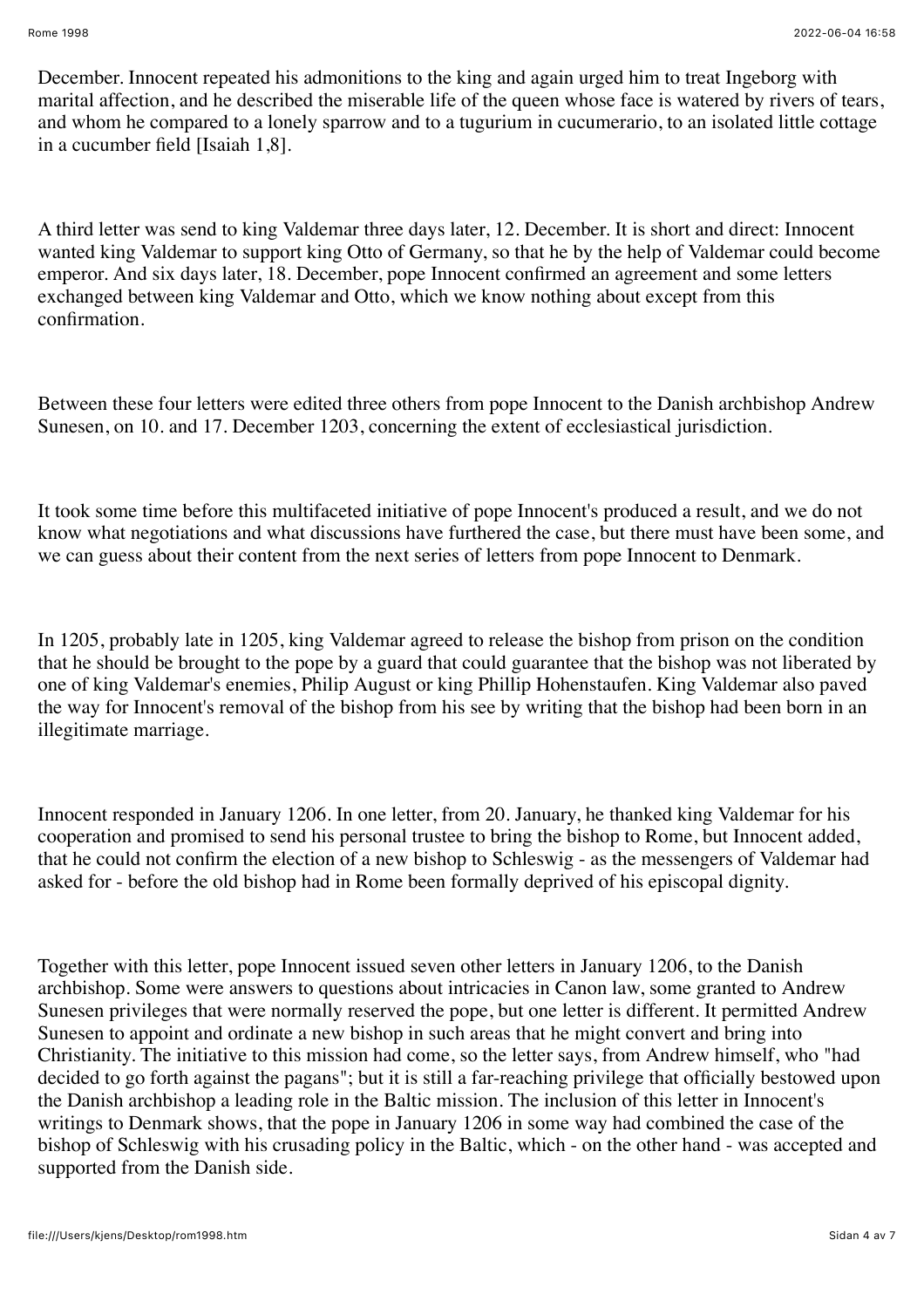This plan was immediately carried out. Chronicles report that a Danish crusading army set out in the summer of 1206 and conquered the island of Øsel in the Eastern Baltic off the Estonian coast. A wooden fortress was built, but when the winter began, the Danish army had to give up the island, burned down the fortress and went back home. Except for archbishop Andrew Sunesen, who spend the winter in Riga, lecturing on theology according to the Chronicle of Henry of Livonia, but he must certainly also have discussed the future of the Baltic crusades. The reference in the chronicle is interesting in this context for two reasons. First, it indicates a close cooperation between the Danish archbishop and the missionary see of Riga which must have been supported and maybe initiated by Innocent. Second, Henry of Livonia wrote that Andrew was accompanied by Nicolaus, Danish royal chancellor and bishop of Schleswig. This is a clear mistake because the bishop of Schleswig was on his way to Rome, and Nicolaus only succeeded him later, but it shows that the new candidate to the see in Schleswig was - even before election and confirmation - closely attached to the Baltic crusade. So a part of the Danish deal with Innocent was, that bishop Valdemar was let out of prison, if Innocent would depose him from Schleswig, and Innocent might do so more willingly, if the new Danish bishop actively took part in the crusading. This must have been the message, that the Danish king had brought to Rome early in 1207. We do not know the message itself, but Innocent's answers were recorded in his register. It was a difficult situation for Innocent who needed Danish support also for his candidate as German king, Otto, who had been hardly pressed by Phillip Hohenstaufen during the year 1206, but the case of bishop Valdemar had not been legally solved yet.

Innocent wrote therefore on 2. April 1207 to king Valdemar, informed him about the latest development in the Ingeborg case, assured the king of his gratitude for having let bishop Valdemar out of prison, but as he could not make any decision yet in the case of the bishop, he had decided to let archbishop Andrew Sunesen install a provisional bishop in Schleswig to take care of both temporal and spiritual matters. It was, Innocent admitted himself, not a very satisfying solution, but the best he could find at the time. The same day, he wrote to Phillip August and advice him again to show full marital affection for Ingeborg and to treat her, who by descent and marriage was a royal person, with all royal dignity. Innocent added a new argument to all the former ones, namely that Phillip August not only affronted God, whom he could satisfy with penitence, but also man, and his ill treatment of Ingeborg might set up man against him. This second letter is clearly an attempt to answer the wish of king Valdemar, but it did not make much of a change for Ingeborg.

Later in 1207, the Northern situation changed rapidly. The archbishop of Bremen had died on 3. November, the chapter in Bremen elected bishop Valdemar of Schleswig to new archbishop, the election was supported by king Philip Hohenstaufen who asked pope Innocent to confirm the election, and bishop Valdemar felt so secure that he fled from Rome to Bremen. But the chapter in the Danish controlled city of Hamburg which nominally had the right to elect the archbishop of Bremen, protested and elected a candidate of the Danish king Valdemar's.

Innocent flatly refused to confirm the election of the escaped bishop Valdemar, immediately excommunicated him and announced it to king Phillip Hohenstaufen and to German ecclesiastics. This happened in February 1208, and the next month king Valdemar led an army into Northern Germany, but was not strong enough to attack Bremen or king Phillip Hohenstaufen.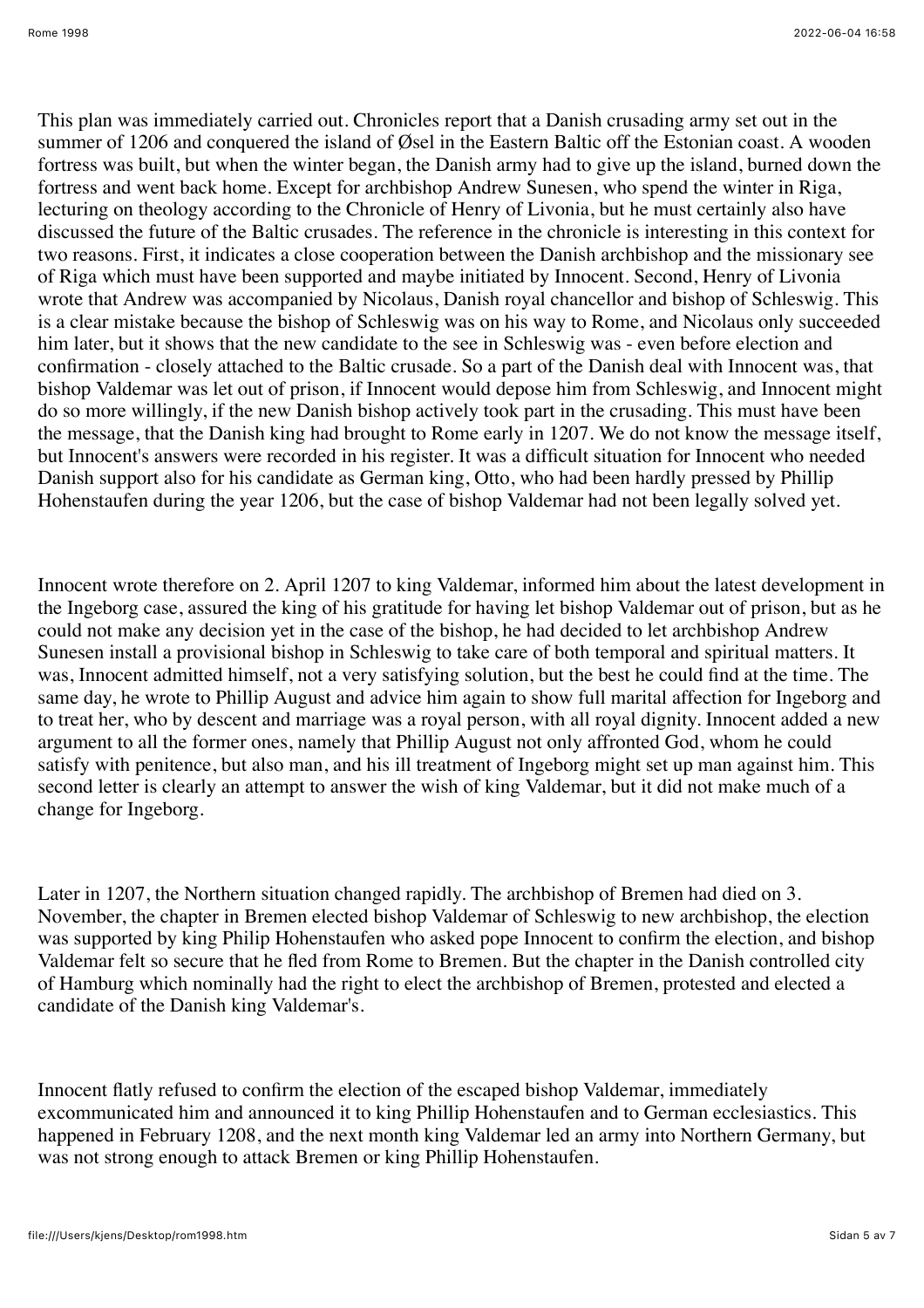If all these cases were as closely interlinked as I would like to present them, we should now expect Innocent to write to king Phillip August again to support king Valdemar. Innocent actually wrote letters to the French king between the summers of 1207 and 1208, but they are less harsher than they had been before. One explanation for this might be that Innocent was worried about the accusation against Ingeborg for sorcery, which has a prominent role in these letters. An agreement was reached so that Phillip August sincerely should attempt to know Ingeborg carnally, if this proved impossible because of maleficium, the pope would proceed to pass a sentence in the divorce case.

On June 21, 1208, the political situation again changed unexpectedly and dramatically. King Otto had his rival, Phillip Hohenstaufen, murdered and was now undisputed ruler of the Germans for the next couple of years. He immediately promised Northern German princes - as Adolf of Schauenburg - help against king Valdemar, but he also strongly opposed bishop Valdemar in Bremen. At the same time, he was the ruler that pope Innocent had backed up behind, and this might partly explain why Innocent in the following months seems to have neglected Danish claims. Bishop Valdemar was deprived of Schleswig and archbishop Andrew Sunesen ordered to begin a canonical election of a new bishop. There is no mentioning of the crusader candidate Nicolaus who was the favourite of the Danish king. And as new archbishop in Bremen, Innocent decided to accept the candidate of Otto, not of king Valdemar. And the case of Ingeborg took an important turn when Innocent in December 1208 actually conceded to his legate in France the power to dissolve the marriage, although he did so under many conditions and with a long series of warnings and exhortations to Phillip August, who was now again addressed as karissime filii and as catholissisimus princeps et christianissimus rex.

It is difficult to know because of the few sources how closely the Danish king's policy reacted to the policy of Innocent's, but it is striking that Innocents comparable neglect of Danish affairs in 1208 was followed the next year by a Danish intensification of the crusading in the Baltic. In October 1209, Innocent acknowledged the proposal of king Valdemar to launch a crusade, supported him fully, promised all the faithful in Denmark eternal reward if they followed Valdemar, and he also wrote to king Otto that he should not attack Denmark when Valdemar was away. In January 1210, the kingdom of Denmark was then taken under papal protection because of this crusade; this promise of protection was repeated May 7th 1210, and on that same day, Innocent wrote a comforting letter to Ingeborg and assured her of his support and appealed to her endurance in her time of troubles.

But then, after 1210, Innocent stopped linking Danish cases together. Something changed. The Danes had went on crusade in 1210 in the Baltic, Innocent regularly edited letters in the following years with crusading privileges in general and to the Danish archbishop, but they were not connected - explicitly or by their date - to any other Danish cases. The case of Ingeborg remained unsolved, and Innocent continued to write to her and to Phillip August, but there is no indication - explicitly or in the dating of the letters - that Innocent used this in negotiating with Danes or vice versa, that the Danish king mentioned Ingeborg in his letters to Innocent. As concerns the German empire, Otto was excommunicated in November 1210, and Frederick 2. was elected king in 1211. King Valdemar seems to have been extremely cautious for the next two years till he decided after the battle of Bovines in 1214 to support Frederick and as a result of this got Frederick's acknowledgment of the Danish claim on the lands north of the river Elbe in Northern Germany.